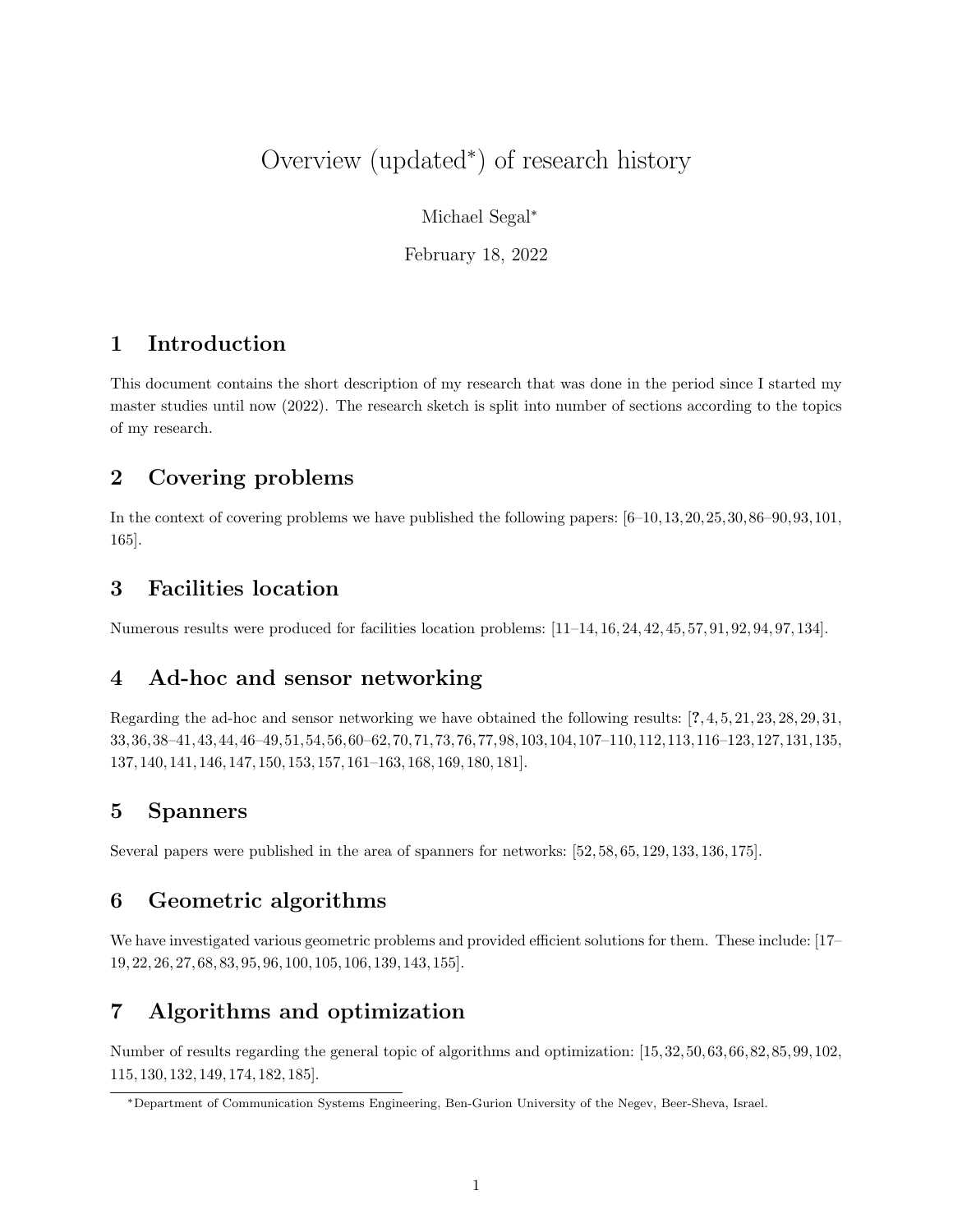### 8 Scheduling in switches and network processors

Additional results for scheduling in switches and network process can be found in: [53, 55, 59, 64, 79, 124–126, 128, 138, 152].

#### 9 Vehicular ad-hoc networks

Different approaches for solving the problems in VANETs are shown in: [67, 72, 74, 75, 78, 80, 84, 142, 145, 148, 151, 154, 159, 164].

#### 10 Anomaly detection and privacy

Results can be found in [?,?, 166, 167, 170–172, 176].

#### 11 Wireless networking

The following papers contain some research related to general wireless networking problems: [34, 35, 69, 81, 111, 114, 144, 156, 158, 160].

#### 12 Satellite networking

Several results are listed here: [173, 177–179]

#### 13 Edited proceedings

The following proceedings were prepared by us: [1–3].

#### References

- [1] Michael Segal, Alexander Kesselman (Eds.), Proceedings of the DIALM-POMC Joint Workshop on Foundations of Mobile Computing, Toronto, Canada, August 18-21, ACM, 2008.
- [2] Michael Segal, Peng-Jun Wan (Eds.), IEEE International Conference on Mobile Ad-hoc and Sensor Networks, Wuhan, China, December 10-12, 2008.
- [3] Alberto Marchetti-Spaccamela and Michael Segal (Eds.), Theory and Practice of Algorithms in (Computer) Systems - TAPAS, Springer Lecture Notes in Computer Science, Vol. 6595, 2011.
- [4] S. Bespamyatnikh, B. Bhattacharya, D. Kirkpatrick and M. Segal "Lower and upper bounds for tracking mobile users", in Foundations of information technology in the era of network and mobile computing, edited by R. Baeza-Yates, U. Montanari, N. Santoro, published by Kluwer Academic Publishers, 2002, pp. 47–58.
- [5] Y. Ben-Shimol, A. Dvir and M. Segal, "SPLAST: A novel approach for multicasting in mobile wireless ad-hoc networks" , in Book series Network Theory and Applications: Special issue on Advances in wireless networks and mobile computing, 2005.
- [6] M. Segal and K. Kedem, "Enclosing k points in the smallest axis parallel rectangle", Information Processing Letters, 65, pp. 95–99, 1998.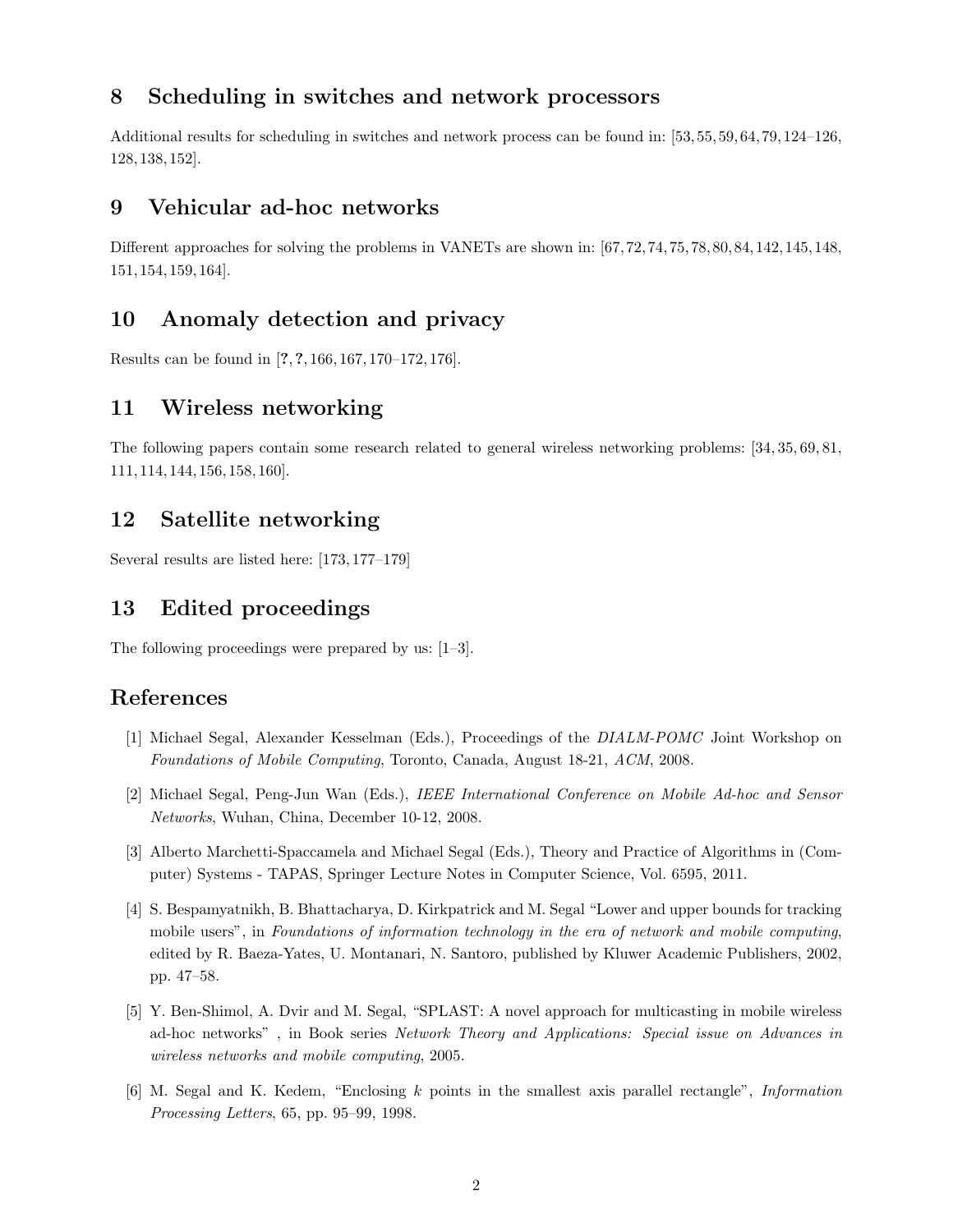- [7] M. Segal and K. Kedem, " Geometric applications of posets", Computational Geometry: Theory and Applications, 11, pp. 143–156, 1998.
- [8] S. Bespamyatnikh and M. Segal, "Covering a set of points by two axis-parallel boxes", Information Processing Letters, 75(3), pp. 95–100, 2000.
- [9] M. Segal, " On piercing of axis-parallel rectangles and rings", International Journal of Computational Geometry and Applications, 9:3, pp. 219 –233, 1999.
- [10] M. Katz, K. Kedem and M. Segal, "Discrete rectilinear 2-center problems", Computational Geometry: Theory and Applications 15, pp. 203–214, 2000.
- [11] S. Bespamyatnikh, K. Kedem, M. Segal and A. Tamir, "Optimal Facility Location under Various Distance Functions ", International Journal of Computational Geometry and Applications, 10(5), pp. 523–534, 2000.
- [12] B. Ben-Moshe, M. Katz and M. Segal, "Obnoxious facility location: complete service with minimal harm ", International Journal of Computational Geometry and Applications, 10, pp. 581–592, 2000.
- [13] S. Bespamyatnikh and M. Segal, "Rectilinear Static and Dynamic Discrete 2-center Problems", International Journal of Mathematical Algorithms, 2, pp. 149–162, 2000.
- [14] M. Katz, K. Kedem and M. Segal, "Improved Algorithms for Placing Undesirable Facilities", Computers and Operations Research, Vol. 29(13), pp. 1859–1872, 2002.
- [15] S. Bespamyatnikh and M. Segal, "Enumerating Longest Increasing Subsequences and Patience Sorting", Information Processing Letters, 76(1), pp. 7–11, 2000.
- [16] S. Bespamyatnikh, B. Bhattacharya, M. Keil, D. Kirkpatrick and M. Segal, "Efficient algorithms for centers and medians in interval and circular-arc graphs", Networks, 39(3), pp. 144–152, 2002.
- [17] S. Bespamyatnikh and M. Segal, "Selecting Distances in Arrangements of Hyperplanes Spanned by Points", Journal of Discrete Algorithms, 2(3), pp. 333–345, 2004.
- [18] S. Bespamyatnikh and M. Segal, "Fast Algorithms for Approximating Distances", Algorithmica, 33(2), pp. 263–269, 2002.
- [19] M. Katz, F. Nielsen and M. Segal, "Maintenance of piercing set for intervals with applications", Algorithmica, 36(1), pp. 59–73, 2003.
- [20] M. Segal, "Lower bounds for covering problems", Journal of Mathematical Modeling and Algorithms, 1, pp. 17–29, 2002.
- [21] H. Huang, A. Richa and M. Segal, "Approximation algorithms for the mobile piercing set problem with applications to clustering", ACM Mobile Networks and Applications: Special Issue: Discrete Algorithms for Mobile Computing and Communications, 9, pp. 149–159, 2003.
- [22] M. Spriggs, M. Keil, S. Bespamyatnikh, M. Segal and J. Snoeyink, "Computing a  $(1 + \varepsilon)$ -approximate geometric minimum-diameter spanning tree", Algorithmica, 38(4), pp. 577–589, 2004.
- [23] H. Huang, A. Richa and M. Segal, "Dynamic Coverage in Ad-hoc Sensor Networks " ACM Mobile Networks and Applications: Special Issue on Algorithmic Solutions for Wireless, Mobile, Ad Hoc and Sensor Networks, 10, pp. 9–117, 2005.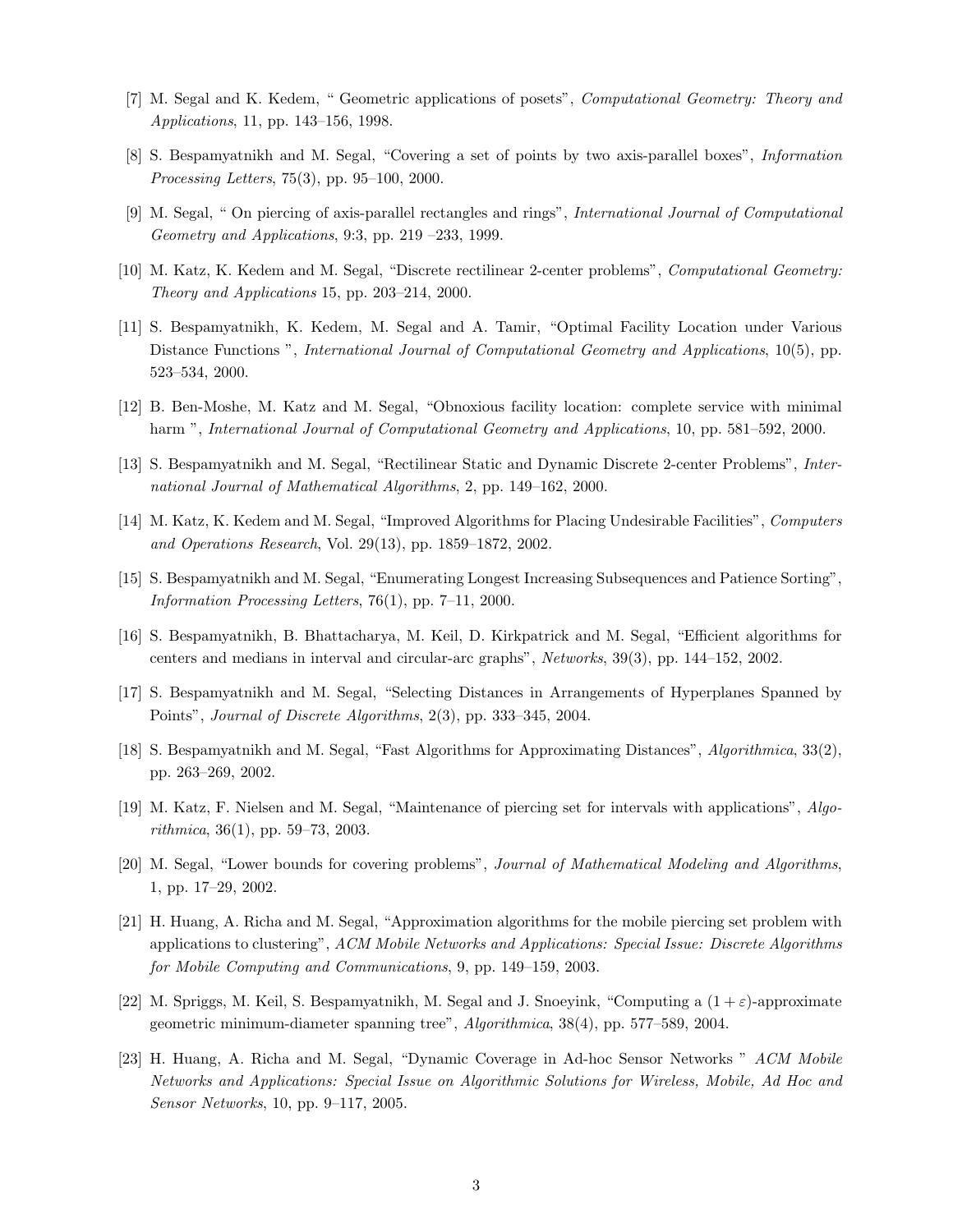- [24] M. Segal, "Placing an Onoxious Facility in Geometric Networks", Nordic Journal of Computing, 10(3), pp. 225–237, 2003.
- [25] M. Segal, "Planar maximum box problem", International Journal of Mathematical Modeling and Algorithms, 3(1), pp. 31–38, 2004.
- [26] P. Carmi, S. Dolev, S. Har-Peled, M. Katz and M. Segal, "Geographic Quorum Systems Approximations", Algorithmica, 41(4), pp. 233–244, 2005.
- [27] S. Bereg and M. Segal, "Dynamic algorithms for approximating interdistances", Nordic Journal of Computing, 11(4), pp. 344–355, 2004.
- [28] A. Kesselman, D. Kowalski and M. Segal, "Energy Efficient Connectivity in Ad Hoc Networks from User's and Designer's Perspective", ACM Mobile Computing and Communications, 9(1), pp. 15–26, 2005.
- [29] S. Bereg, B. Bhattacharya, D. Kirkpatrick and M. Segal, "Competitive algorithms for mobile centers", ACM Mobile Networks and Applications: Special Issue on Foundations on Mobile Computing, 11(2), pp. 177–186, 2006.
- [30] M. Segal, "2-Sensor Problem", Sensors, 4(11), pp. 181–186, 2005.
- [31] S. Funke, A. Kesselman, F. Kuhn, Z. Lotker and M. Segal "Improved Algorithms for the Connected Sensor Cover Problem", ACM Wireless Networks, 13:2, pp. 153–164, 2007.
- [32] O. Hadar, S. Greenberg and M. Segal, "EPCRTT-based smoothing and multiplexing of VBR video traffic", Multimedia Tools and Applications, 36(3), pp. 203-219, 2008.
- [33] S. Funke, A. Kesselman, U. Meyer and M. Segal "A simple improved distributed algorithm for minimum CDS in unit disk graphs", ACM Transactions on Sensor Networks, 2 (3), pp. 444–453, 2006.
- [34] B. Ben-Moshe, Y. Ben-Yehizkel, Y. Ben-Shimol, A. Dvir and M. Segal, "An automated wireless fixed access networks antenna positioning algorithm", Journal of Heuristics, 13(3), pp. 243–263, 2007.
- [35] M. Luglio, C. Monti, C. Rosetti, A. Saitto and M. Segal, "Interworking between MANET and satellite systems for emergency applications", *International Journal of Satellite Communications*, 25(5), pp, 551–558, 2008.
- [36] P. Carmi, M. Katz, M. Segal and H. Shpungin, "Fault-Tolerant Power Assignment and Backbone in Wireless Networks", Ad Hoc & Sensor Wireless Networks, 4 (4), pp. 355–366, 2007.
- [37] M. Segal and E. Zeitlin, "Computing Closest and Farthest Points to a Query Segment", Theoretical Computer Science, 393, pp. 294–300, 2008.
- [38] M. Segal, "Fast Algorithm for Multicast and Data Gathering in Wireless Networks", Information Processing Letters, 107(1), pp. 29–33, 2008.
- [39] H. Shpungin and M. Segal, "Low Energy Fault Tolerant Bounded-Hop Broadcast in Wireless Networks", IEEE/ACM Transactions on Networking, 17(2), pp. 582–590, 2009.
- [40] M. Segal and H. Shpungin, "On Construction of Minimum Energy k-Fault Resistant Topology", Ad Hoc Networks, 7(2), pp. 363–373, 2009.
- [41] A. Dvir and M. Segal, "The  $(k, l)$  coredian tree for ad hoc Networks", Ad Hoc & Sensor Wireless Networks, 6(1-2), pp. 123–144, 2008.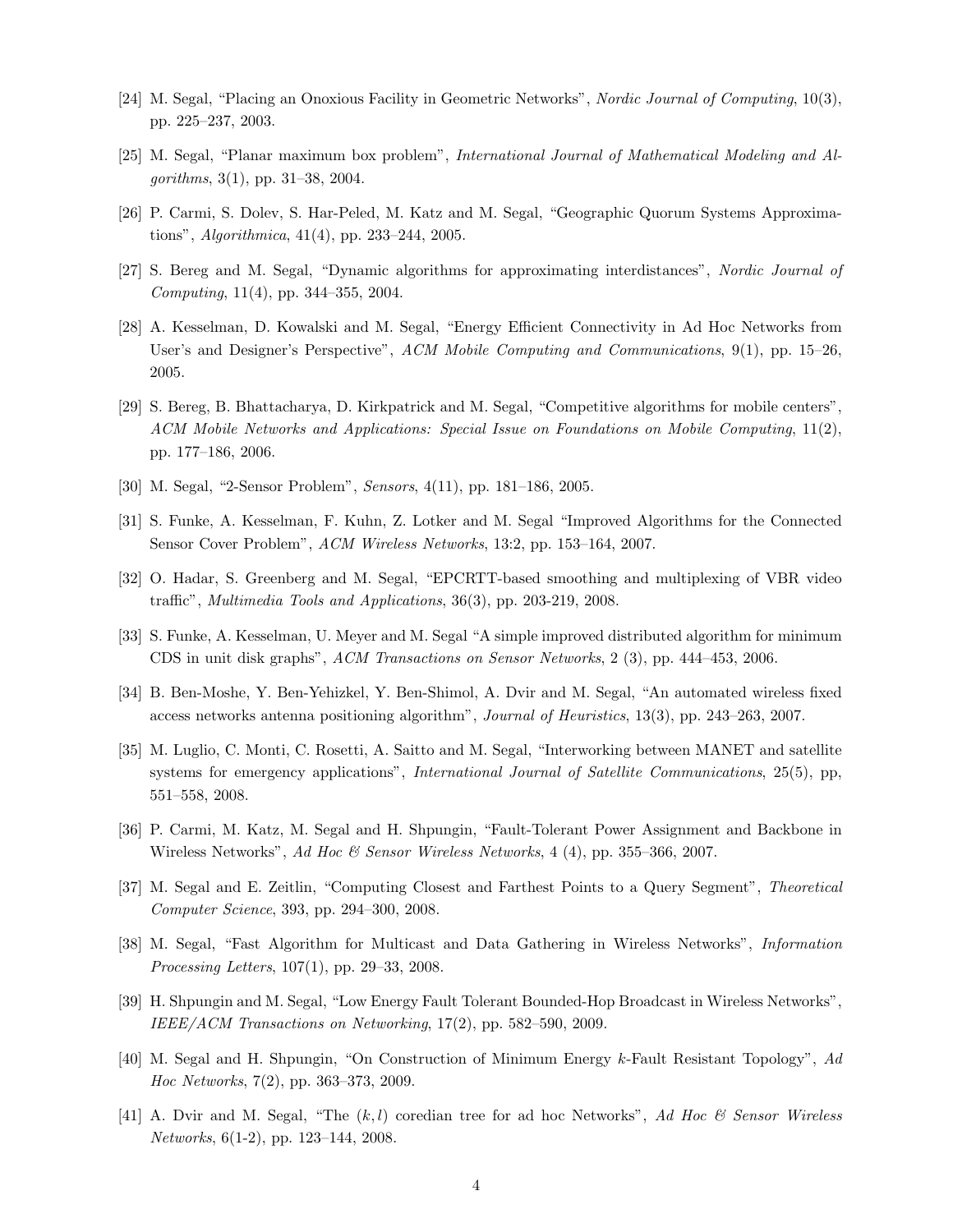- [42] S. Abravaya and M. Segal, "Low complexity algorithms for optimal consumer push-pull partial covering in the plane", European Journal on Operations Research, 197, pp. 456–464, 2009.
- [43] Y. Revah and M. Segal, "Improved bounds for data-gathering time in sensor networks", Elsevier Computer Communications, 31(17), pp. 4026–4034, 2008.
- [44] Y. Revah and M. Segal, "Improved Algorithms for Data-Gathering Time in Sensor Networks II: Ring, Tree and Grid Topologies ", Journal of Distributed Sensor Networks, 5(5), pp. 463–479, 2009.
- [45] S. Abravaya and M. Segal, "Maximizing the number of obnoxious facilities to locate within a bounded region", Computers & Operations Research, 37(1), pp. 163–171, 2010.
- [46] D. Berend, M. Segal and H. Shpungin, "Power Efficient Resilience and Lifetime in Wireless Ad-Hoc Networks", Ad Hoc  $\mathcal{B}$  Sensor Wireless Networks, Special issue dedicated to the best papers from Foundations of Wireless Ad Hoc and Sensor Networking and Computing'08, 10(1), pp. 61–87, 2010.
- [47] Y. Revah, M. Segal and L. Yadidsion, "Real-time Data Gathering in Sensor Networks", Discrete Applied Mathematics, 158, pp. 543–550, 2010.
- [48] M. Segal "Improving Lifetime of Wireless Sensor Networks", International Journal of Network Protocols and Algorithms, 1(2), pp. 48–60, 2010.
- [49] A. Dvir and M. Segal, "Placing and maintaining a core node in wireless ad-hoc sensor networks", Wireless Communications and Mobile Computing, 10(6), pp. 826–842, 2010.
- [50] L. Roditty and M. Segal, "On bounded leg shortest paths problems", Algorithmica, 59(4), pp. 583–600, 2010.
- [51] H. Shpungin and M. Segal, "k-Fault Resistance in Wireless Ad-Hoc Networks", accepted to ACM Wireless Networks, 16(4), pp. 1075–1089, 2010.
- [52] H. Shpungin and M. Segal "Near Optimal Multicriteria Spanner Constructions in Wireless Ad-Hoc Networks", IEEE/ACM Transactions on Networking, 18(6), pp. 1963 - 1976, 2010.
- [53] A. Kesselman, K. Kogan and M. Segal, "Packet Mode and QoS Algorithms for Buffered Crossbar Switches with FIFO Queuing", Distributed Computing, 23(3), pp. 163–179, 2010.
- [54] M. Elkin, Y. Landu, Z. Nutov, M. Segal and H. Shpungin, "Novel Algorithms for the Network Lifetime Problem in Wireless Settings", ACM Wireless Networks, 17(2), pp. 397–410, 2011.
- [55] A. Kesselman, K. Kogan and M. Segal, "Improved Competitive Performance Bounds for CIOQ Switches", accepted to Algorithmica, 63(1-2), pp. 411–424, 2012.
- [56] Z. Nutov and M. Segal, "Improved Algorithms for Maximum Lifetime Problem in Wireless Networks", Theoretical Computer Science, special issue for the best papers from ALGOSENSORS, 453, pp. 88–97, 2012.
- [57] Boaz Ben-Moshe, Amit Dvir, Michael Segal and Arie Tamir, "Centdian Computation for Cactus Graphs", International Journal of Graph Algorithms and Applications, 16(2), pp. 199–224, 2012.
- [58] Shlomi Dolev, Michael Segal and Hanan Shpungin, "Bounded-hop energy-efficient liveness of flocking swarms", IEEE Transactions on Mobile Computing, 12(3), pp. 516–528, 2013.
- [59] Isaac Keslassy, Kirill Kogan, Gabriel Scalosub and Michael Segal, "Providing Performance Guarantees in Multipass Network Processors", IEEE/ACM Transactions on Networking, 20(6), pp. 1895–1909, 2012.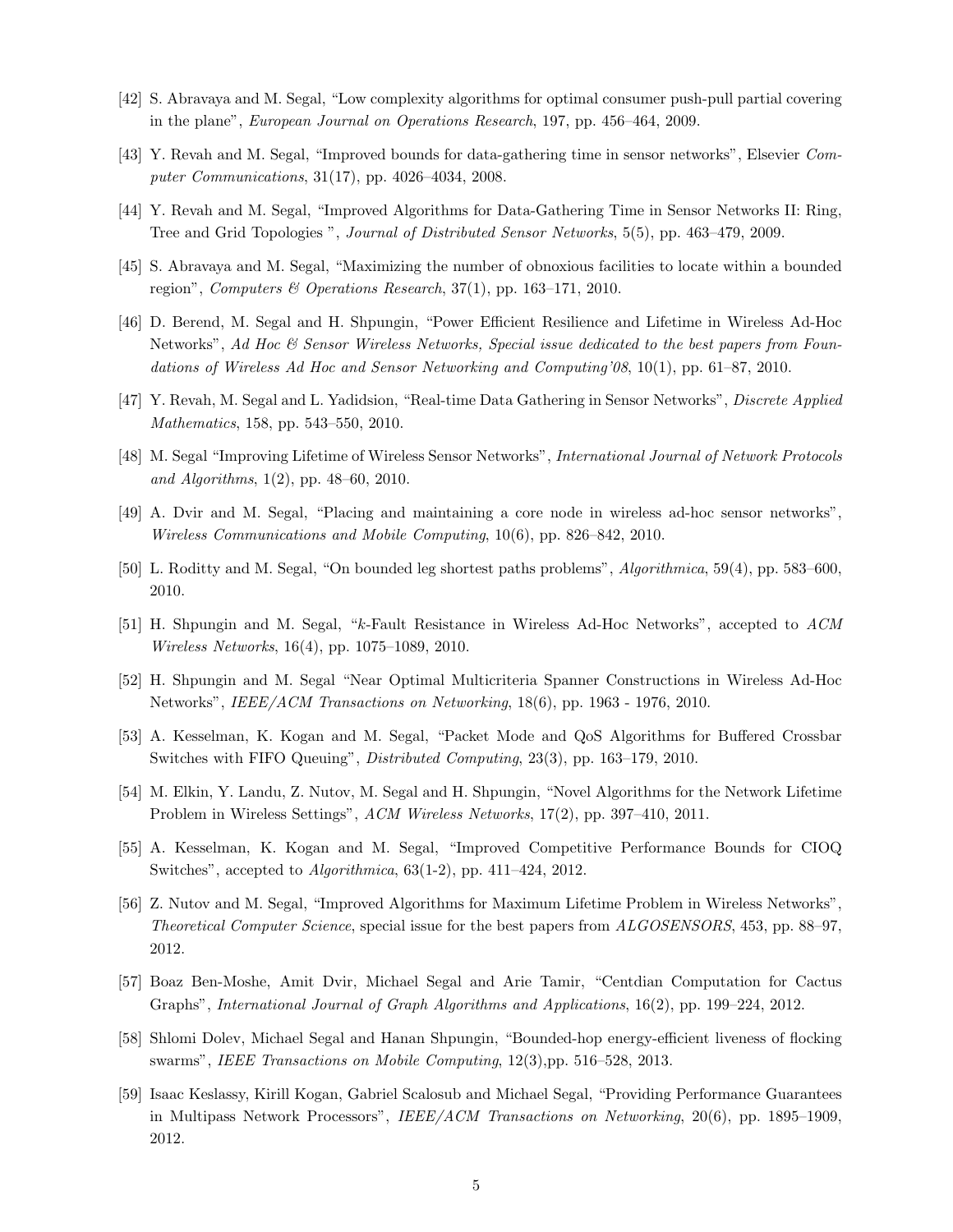- [60] Ohad Ben-Shahar, Andrey Dolgin, Shlomi Dolev and Michael Segal, "Leader election in flocking swarms", accepted to Ad Hoc Networks, special issue for best papers from ACM DIALM-POMC Foundations of Mobile Computing, 12, pp. 250–258, 2014.
- [61] Liron Levin, Michael Segal and Hanan Shpungin, "Interference-Free Energy Efficient Scheduling in Wireless Ad Hoc Networks", Ad Hoc Networks, 11(1), pp. 201–212, 2013.
- [62] Liron Levin, Michael Segal and Hanan Shpungin, "Cooperative Data Collection in Ad Hoc Networks", ACM Wireless Networks, 19(2), pp. 145–159, 2013.
- [63] A. Kesselman, K. Kogan, S. Nemzer and M. Segal, "Space and Speed Tradeoffs in TCAM Hierarchical Packet Classification", Journal of Computer and System Sciences, 79(1), pp. 111–121, 2013.
- [64] A. Kesselman, K. Kogan and M. Segal, "Best Effort and Priority Queuing Policies for Buffered Crossbar Switches", accepted to *Chicago Journal of Theoretical Computer Science*, MIT Press, 2012.
- [65] H. Shpungin and M. Segal, "Improved Multi-criteria Spanners for Ad-Hoc Networks Under Energy and Distance Metrics", ACM Transactions on Sensor Networks, 9(4), Article No. 37, 2013.
- [66] Dariusz Kowalski, Eyal Nussbaum, Michael Segal and Vitaly Milyeykovsky, "Scheduling Problems in Transportation Networks of Line Topology", accepted to Optimization Letters, 8(2), pp. 777–799, 2014.
- [67] Yair Allouche and Michael Segal, "A Cluster-Based Beaconing Approach in VANET I: Near Optimal Topology Via Proximity Information", ACM Mobile Networks and Applications (MONET), special issue on Network Protocols and Algorithms for Vehicular Ad Hoc Networks, 18(6), pp. 766–787, 2013.
- [68] Karim Abu-Affash, Paz Carmi, Matthew Katz and Michael Segal, "The Euclidean Bottleneck Steiner Path Problem and Other Applications of  $(\alpha, \beta)$ -Pair Decomposition", accepted to Discrete & Computational Geometry, 51(1), pp. 1–23, 2014.
- [69] S. Sankararaman, K. Abu-Affash, A. Efrat, S. Eriksson-Bique, V. Polishchuk, S. Ramasubramanian and M. Segal, "Optimization Schemes for Protective Jamming", accepted to ACM Mobile Networks and Applications (MONET), special issue on Smart Object Applications and Management, 19(1), pp. 45–60, 2014.
- [70] L. Levin, A. Efrat and M. Segal, "Collecting Data in Ad-Hoc Networks with Reduced Uncertainty", Ad Hoc Networks, 17, pp. 71–81, 2014.
- [71] J. Crowcroft, M. Segal and L. Levin, "Improved Structures for Data Collection in Static and Mobile Wireless Sensor Networks", Journal of Heuristics, Special issue on Heuristics for Reliable and Efficient Wireless Sensor Networks Deployments, 21(2), pp. 233–256, 2015.
- [72] D. Zelikman and M. Segal, "Reducing Interferences in VANETs", accepted to IEEE Transactions on Intelligent Transportation Systems, 16(3), pp. 1582–1587, 2015.
- [73] L. Levin, D. Kowalski and M. Segal, "Message and time efficient multi-broadcast scheme", Theoretical Computer Science, 569, pp. 13–23, 2015.
- [74] Y. Allouche and Michael Segal, "A Cluster-Based Beaconing Approach in VANET II: Communication Process", Elsevier Vehicular Communications, 2(2), pp. 80–94, 2015.
- [75] S. Dolev, L. Krzywiecki, N. Panwar and M. Segal, "Vehicle authentication via monolithically certified public key and attributes", ACM Wireless Networks, 22(3), pp. 879–896, 2016.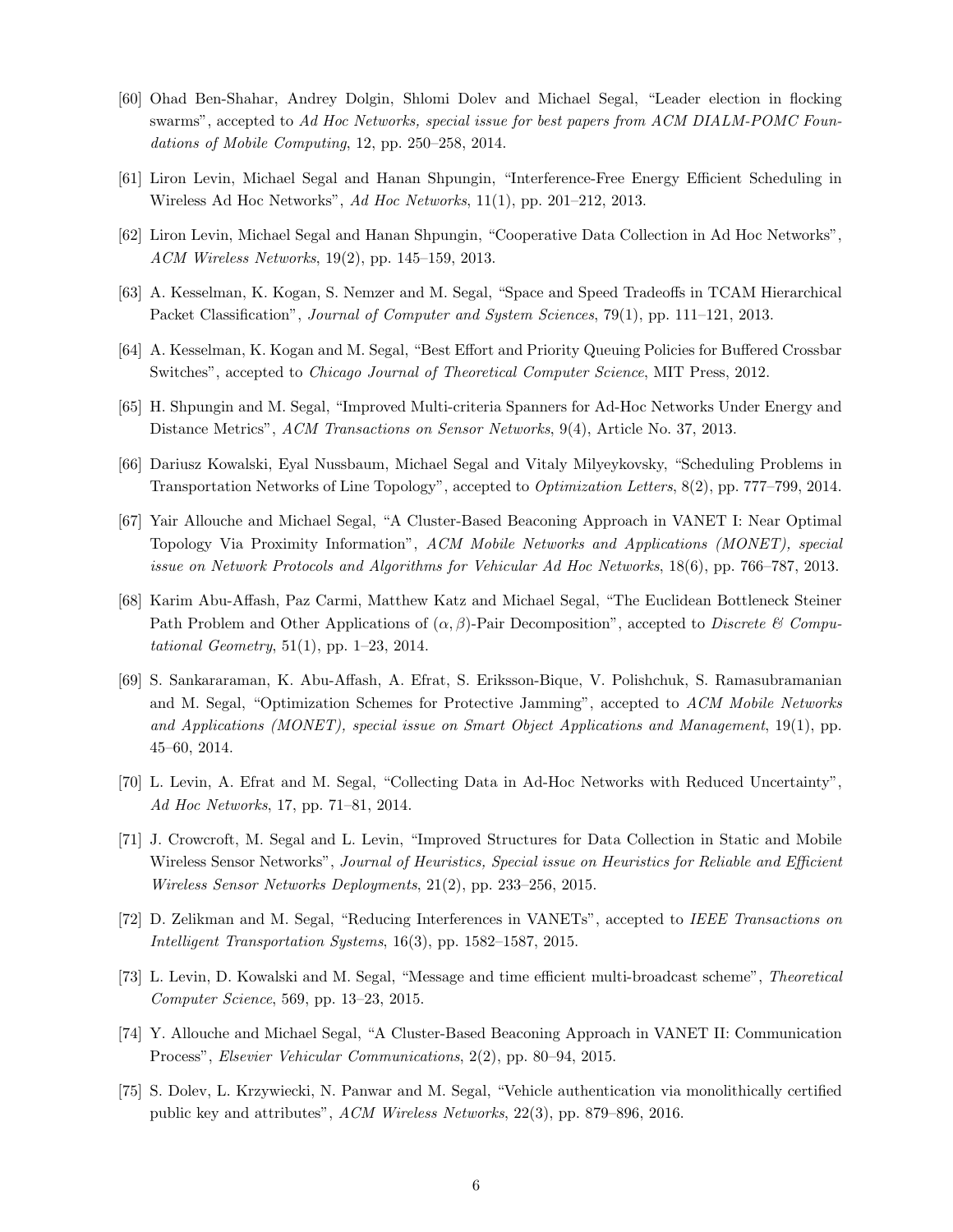- [76] Vitaly Milyeykovsky, Michael Segal and Vladimir Katz, "Using Central Nodes for Efficient Data Collection in WSNs", Computer Networks, 91, pp. 425–437, 2015.
- [77] Jon Crowcroft, Michael Segal and Liron Levin, "Using Data Mules for Sensor Network Data Recovery", Ad hoc Networks, 40, pp. 26–36, 2016.
- [78] S. Dolev, L. Krzywiecki, N. Panwar and M. Segal, "Optical PUF for Non-Forwardable Vehicle Authentication Computer Communications", Computer Communications, 93, pp. 52–67, 2016.
- [79] Kirill Kogan, Alex Lopez-Ortiz, Sergey Nikolenko, Gabriel Scalosub and Michael Segal, "Large profits or fast gains: A dilemma in maximizing throughput with applications to network processors", Journal of Network and Computer Applications, 74, pp. 31–43, 2016.
- [80] S. Dolev, L. Krzywiecki, N. Panwar and M. Segal, "Dynamic attribute based vehicle authentication", ACM Wireless Networks, 23(4), pp. 1045–1062, 2017.
- [81] Yair Allouche, Esther M. Arkin, Yuval Cassuto, Alon Efrat, Guy Grebla, Joseph S. B. Mitchell, Swaminathan Sankararaman and Michael Segal, "Secure Communication through Jammers Jointly Optimized in Geography and Time", Pervasive and Mobile Computing, 41, pp. 83–105, 2017.
- [82] Yoann Dieudonne, Shlomi Dolev, Franck Petit and Michael Segal, "Explicit Communication Among Stigmergic Robots", Int. J. of Foundations of Computer Science, accepted, 2018.
- [83] Esther M. Arkin, Paz Carmi, Matthew J. Katz, Joseph S. B. Mitchell and Michael Segal, "Locating Battery Charging Stations to Facilitate Almost Shortest Paths", accepted to Discrete Applied Mathematics, 2018.
- [84] Vladimir Kaplun and Michael Segal, "Breaching the privacy of connected vehicles network", accepted to Springer Telecommunication Systems, 2018.
- [85] M. Segal and E. Shimony "Genetic Algorithm for finding minimal explanations", 12th Israeli Symposium on AI, CV, NN, 1995.
- [86] M. Segal and K. Kedem "Enclosing k points in the smallest axis parallel rectangle", 8th Canadian Conference on Computational Geometry,, pp. 20-25 Carleton University, Ottawa, Canada, 1996.
- [87] S. Bespamyatnikh and M. Segal "Covering a set of points by two axis-parallel boxes", 9th Canadian Conference on Computational Geometry, pp. 33–38 Queen University, Kingston, Canada, 1997.
- [88] M. Segal and K. Kedem " Geometric applications of posets", Workshop on Algorithms and Data Structures (WADS'97), Lecture Notes in Computer Science 1272, Springer-Verlag, pp. 402–415, 1997.
- [89] M. Segal " On piercing of axis-parallel rectangles and rings", European Symposium on Algorithms (ESA'97), Lecture Notes in Computer Science 1284, Springer-Verlag, pp. 430–442, 1997.
- [90] M. Katz, K. Kedem and M. Segal "Discrete rectilinear 2-center problems", Scandinavian Workshop of Algorithm Theory'98 (SWAT'98), Lecture Notes in Computer Science, Springer-Verlag, 1432, pp. 95–106, 1998.
- [91] S. Bespamyatnikh, K. Kedem, M. Segal and A. Tamir "Optimal Facility Location under Various Distance Functions ", Workshop on Algorithms and Data Structures (WADS'99) Lecture Notes in Computer Science 1663, Springer-Verlag, pp. 318–329, 1999.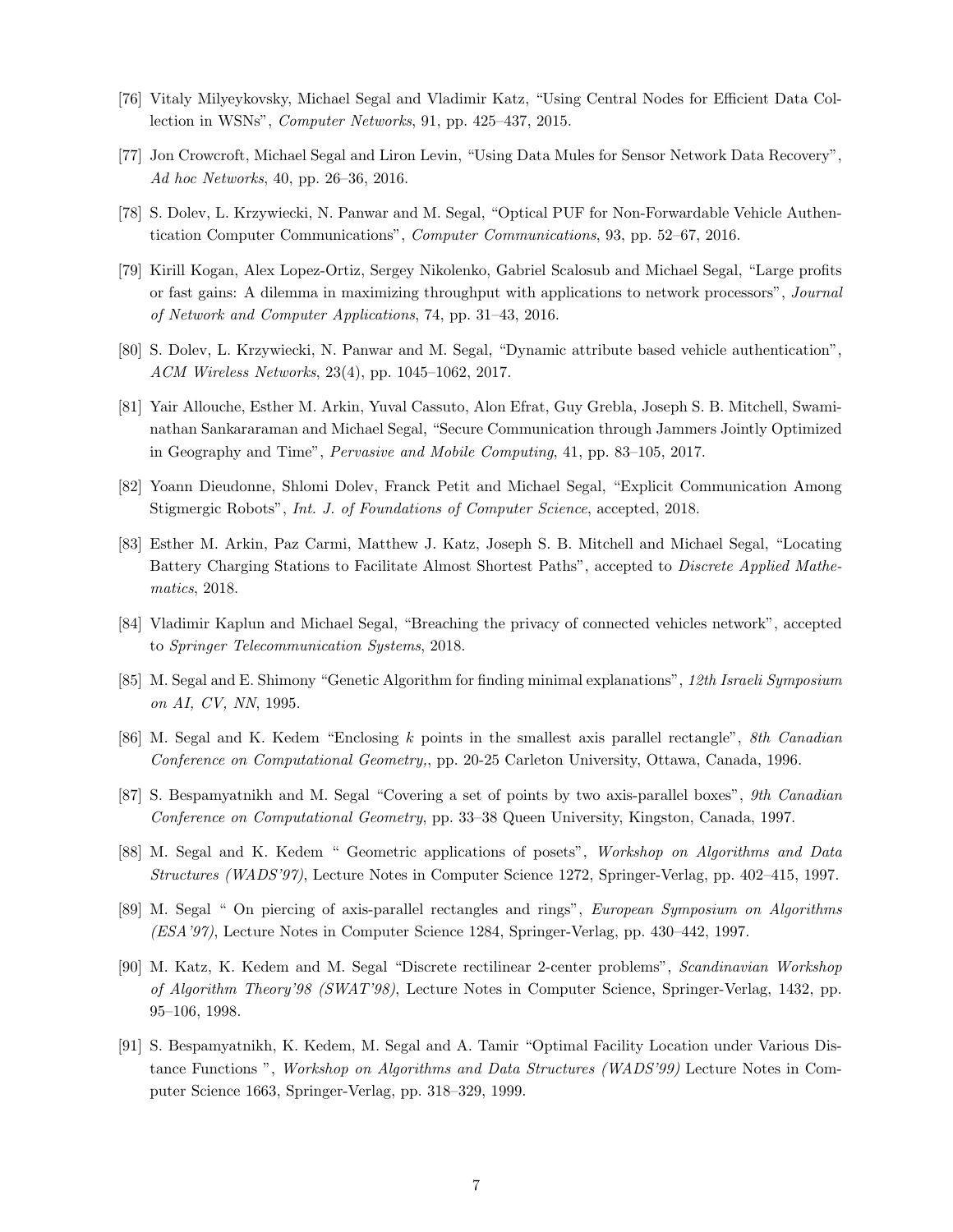- [92] B. Ben-Moshe, M. Katz and M. Segal "Obnoxious facility location: complete service with minimal harm ", 11th Canadian Conference on Computational Geometry, pp. 76–79, University of British Columbia, Vancouver, Canada, 1999.
- [93] S. Bespamyatnikh and M. Segal "Rectilinear Static and Dynamic Discrete 2-center Problems", Workshop on Algorithms and Data Structures (WADS'99) Lecture Notes in Computer Science 1663, Springer-Verlag, pp. 276–287, Canada, 1999.
- [94] M. Katz, K. Kedem and M. Segal "Improved Algorithms for Placing Undesirable Facilities", 11th Canadian Conference on Computational Geometry, pp. 65–67, University of British Columbia, Vancouver, Canada, 1999.
- [95] M. Katz, F. Nielsen and M. Segal "Dynamic maintenance of piercing sets with applications", International Symposium on Algorithms and Computation (ISAAC '00), Lecture Notes in Computer Science, pp. 552–563, 2000.
- [96] M. Katz, F. Nielsen and M. Segal "Shooter Location through Piercing Sets", European Workshop on Comp. Geometry, pp. 55–58, 2000.
- [97] S. Bespamyatnikh, B. Bhattacharya, M. Keil, D. Kirkpatrick and M. Segal "Efficient algorithms for centers and medians in interval and circular-arc graphs", 8th Annual European Symposium on Algorithms (ESA'00), Lecture Notes in Computer Science, pp. 100–111, 2000.
- [98] S. Bespamyatnikh, B. Bhattacharya, D. Kirkpatrick and M. Segal "Mobile facility location", 4th International ACM Workshop on Discrete Algorithms and Methods for Mobile Computing and Communications (DIAL-M for Mobility'00), pp. 46–53.
- [99] O. Hadar and M. Segal, "Models and Algorithms for Bandwidth Allocation of CBR Video Streams in a VoD system", IEEE International conference on Information Technology: Coding and computing (ITCC'2001), 2001.
- [100] S. Bespamyatnikh, M. Katz, F. Nielsen and M. Segal "Visibility queries among horizontal segments a dynamic data structure", International Japanese conference on CG'00, pp. 17–18, 2000.
- [101] S. Bespamyatnikh and M. Segal "Fast maintenance of rectilinear centers", International Conference on Computational Science'01, Lecture Notes in Computer Science, pp. 633–639, 2001.
- [102] O. Hadar, S. Greenberg, M. Segal, R. Stone and A. Katzir "M-EPCRTT: Multiplexing of video streams smoothed by the enhancement piecewise constant rate transmission and transport (e-PCRTT) algorithm", International Symposium on Convergence of IT and Communications, 2001.
- [103] S. Bespamyatnikh, B. Bhattacharya, D. Kirkpatrick and M. Segal "Lower and Upper Bounds for Tracking Mobile Servers", 2nd IFIP International Conference on Theoretical Computer Science: New Era of Mobile Computing and Communications, August 25-30, 2002, Montreal.
- [104] A. Richa, H. Huang and M. Segal "Approximation algorithms for the mobile piercing set problem with applications to clustering", 6th International ACM Workshop on Discrete Algorithms Methods for Mobile Computing and Communications (DIAL-M for Mobility'02), September 2002, Atlanta.
- [105] M. Spriggs, M. Keil, S. Bespamyatnikh, M. Segal and J. Snoeyink "Computing a  $(1 + \varepsilon)$ -approximate geometric minimum-diameter spanning tree", Proc. 15th Canad. Conf. Comput. Geom., pp. 39–42, 2003.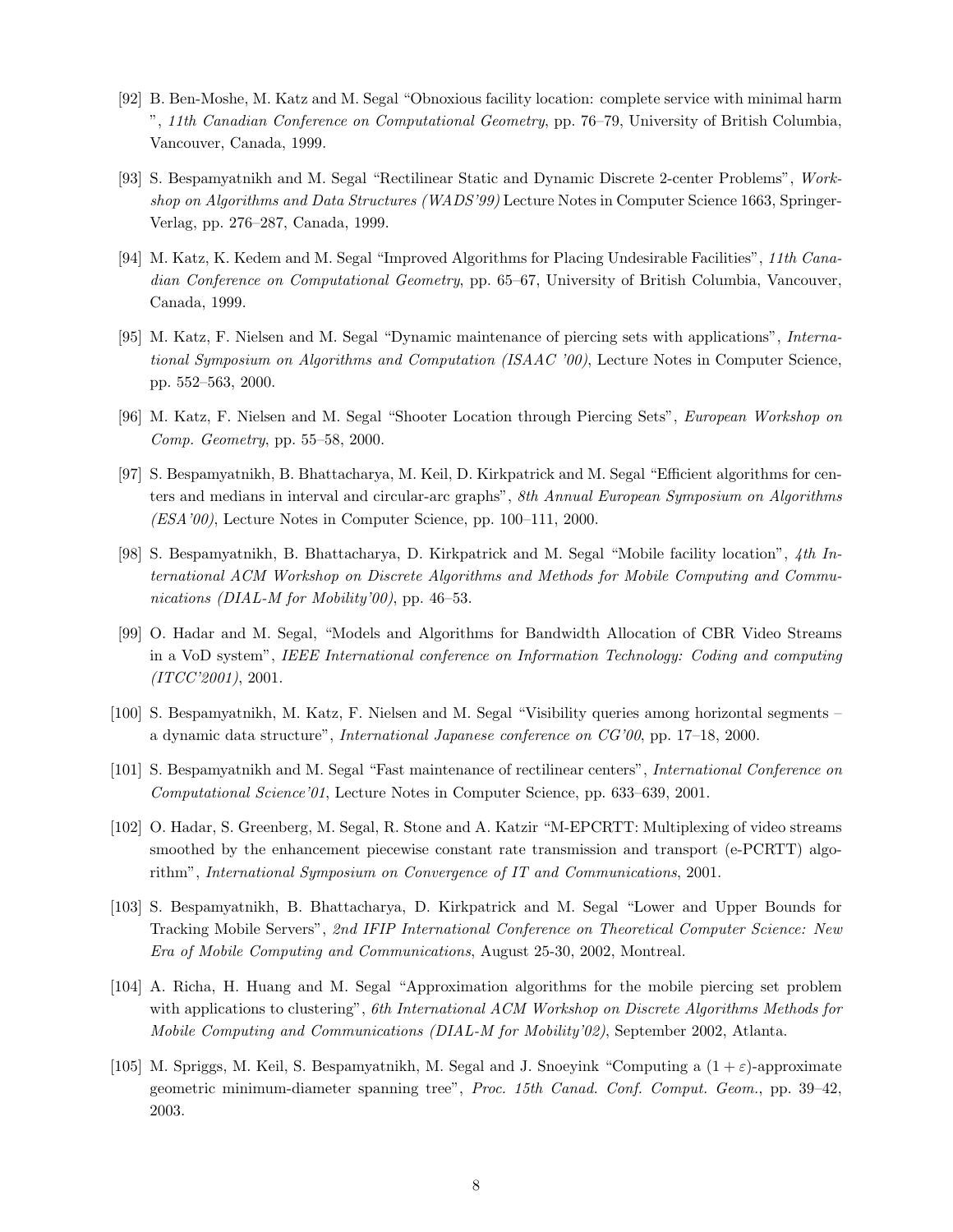- [106] S. Bespamyatnikh and M. Segal "Dynamic algorithms for approximating interdistances", International Colloquium on Automata, Languages and Programming, ICALP'03, 2003, Eindhoven, The Netherlands.
- [107] S. Funke, A. Kesselman, Z. Lotker and M. Segal "Improved Approximation Algorithms for Connected Sensor Cover", 3rd International Conference on AD HOC Networks and Wireless Computing (AD-HOC NOW), Lecture Notes in Computer Science, Vol. 3158, pp. 56–69, 2004.
- [108] Y. Ben-Shimol, A. Dvir and M. Segal 'SPLAST: A Novel Approach for Multicasting in Mobile Wireless Ad Hoc Networks", IEEE International Symposium on personal, indoor and mobile radio communications, Barcelona, Spain, 2004.
- [109] A. Kesselman, D. Kowalski and M. Segal "Energy Efficient Connectivity in Ad Hoc Networks from User's and Designer's Perspective",IEEE International Conference on Communications ICC 2005, 2005.
- [110] S. Funke, A. Kesselman, U. Meyer and M. Segal "A simple improved distributed algorithm for minimum CDS in unit disk graphs", IEEE International Conference on Wireless and Mobile Computing, Networking and Communications, WiMOB 2005, 2005.
- [111] B. Ben-Moshe, Y. Ben-Yehizkel, Y. Ben-Shimol, A. Dvir and M. Segal, "An automated wireless fixed access networks antenna positioning algorithm", IEEE CCNC'06, 2006.
- [112] H. Shpungin and M. Segal, "k-Fault Resistance in Wireless Ad-Hoc Networks", ACM/SIGMOBILE Workshop on Foundations of Mobile Computing, DIAL-M'05, pp. 89–96, 2005.
- [113] P. Carmi, M. Katz, M. Segal and H. Shpungin, "Fault-Tolerant Power Assignment and Backbone in Wireless Networks", IEEE Foundations and Algorithms for Wireless Networking, 2006.
- [114] M. Luglio, C. Monti, A. Saitto and M. Segal, "Interfacing Satellite Systems and Ad-hoc Networks for Emergency Applications", IEEE Advanced Satellite Mobile Systems (ASMS) Conference, 2006.
- [115] L. Roditty and M. Segal, "On bounded leg shortest paths problems", ACM-SIAM Symposium on Discrete Algorithms (SODA), pp. 775–784, 2007.
- [116] A. Dvir and M. Segal, "Placing and maintaining a core node in wireless ad-hoc sensor networks", IFIP Networking, pp. 13–24, 2007.
- [117] Y. Revah and M. Segal, "Improved Algorithms for Data-Gathering Time in Sensor Networks", International Conference on Networking and Services, 2007.
- [118] Y. Revah and M. Segal, "Improved Algorithms for Data-Gathering Time in Sensor Networks II: Ring, Tree and Grid Topologies", International Conference on Networking and Services, 2007.
- [119] Y. Revah, M. Segal and L. Yadidsion, "Data-Gathering in Sensor Networks", Annual Conference of Operational Research Society of Israel (ORSIS), 2007.
- [120] M. Segal and H. Shpungin, "Low Energy Construction of Fault-Tolerant Topologies in Wireless Networks", ACM DIAL-M, 2007.
- [121] Y. Revah, M. Segal and L. Yadidsion, "On Real Time Data-Gathering in Sensor Networks", IEEE SensorFusion, 2007.
- [122] A. Dvir and M. Segal, "The  $(k, l)$  coredian tree for ad hoc Networks", Workshop on Wireless Ad hoc and Sensor Networks, WWASN, 2008.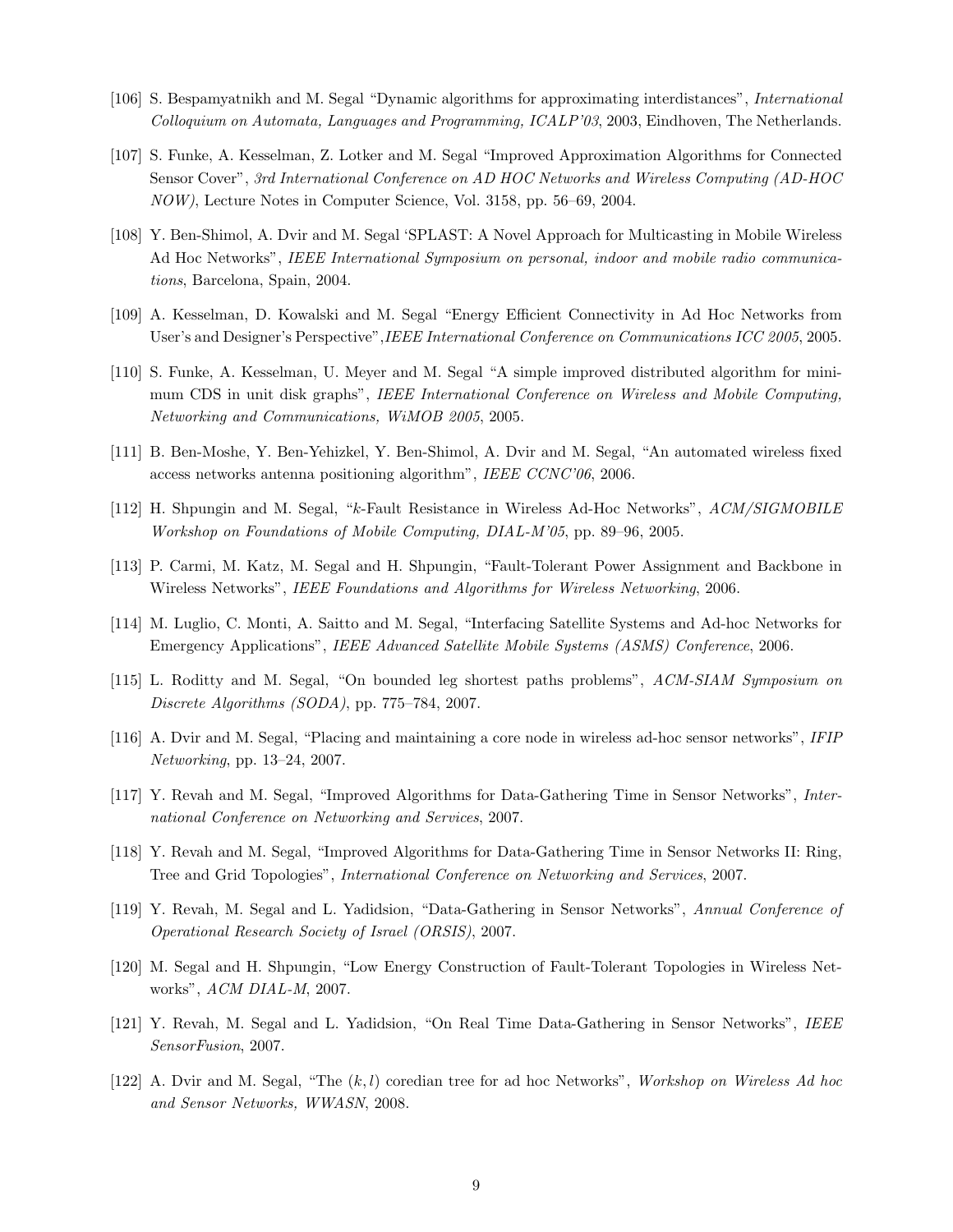- [123] D. Berend, M. Segal and H. Shpungin, "Power Efficient Resilience and Lifetime in Wireless Ad-Hoc Networks", ACM International Workshop on Foundations of Wireless Ad Hoc and Sensor Networking and Computing, pp. 17–24, 2008.
- [124] A. Kesselman, K. Kogan, S. Nemzer and M. Segal, "Space and Speed Tradeoffs in TCAM Hierarchical Packet Classification", IEEE Sarnoff Symposium, 2008.
- [125] A. Kesselman, K. Kogan and M. Segal, "Best Effort and Priority Queuing Policies for Buffered Crossbar Switches", Colloquia on Structure, Information, Communication, and Complexity (SIROCCO), pp. 170–184, 2008.
- [126] A. Kesselman, K. Kogan and M. Segal, "Packet Mode and QoS Algorithms for Buffered Crossbar Switches with FIFO Queuing", ACM SIGACT-SIGOPS Symposium on Principles of Distributed Computing (PODC), pp. 335-344, 2008.
- [127] M. Elkin, Y. Landu, Z. Nutov, M. Segal and H. Shpungin, "Novel Algorithms for the Network Lifetime Problem in Wireless Settings", AD-HOC NOW, pp. 425–438, 2008.
- [128] A. Kesselman, K. Kogan and M. Segal, "A Further Improved Algorithm for CIOQ Switches", European Symposium on Algorithms (ESA), pp. 577–588, 2008.
- [129] H. Shpungin and M. Segal "Near Optimal Multicriteria Spanner Constructions in Wireless Ad-Hoc Networks", IEEE INFOCOM, 2009.
- [130] Yoann Dieudonne, Shlomi Dolev, Franck Petit and Michael Segal, "BA: Chatty Deaf-and-Dumb Robots", ACM PODC, 2009.
- [131] Z. Nutov and M. Segal, "Improved Algorithms for Maximum Lifetime Problem in Wireless Networks", ALGOSENSORS, pp. 41–51, 2009.
- [132] Yoann Dieudonne, Shlomi Dolev, Franck Petit and Michael Segal, "Enabling Distributed Computation and Fault-Tolerance Among Stigmergic Robots", OPODIS, pp. 71–85, 2009.
- [133] Michael Segal and Hanan Shpungin, "Improved Multi-criteria Spanners for Ad-Hoc Networks Under Energy and Distance Metrics", IEEE INFOCOM, 2010.
- [134] Boaz Ben-Moshe, Amit Dvir, Michael Segal and Arie Tamir, "Centdian Computation for Sensor Networks", Springer Conference on Theory and Applications of Models of Computation - TAMC, 2010.
- [135] Liron Levin, Michael Segal and Hanan Shpungin, "Optimizing Performance of Ad-Hoc Networks Under Energy and Scheduling Constraints", IEEE WiOpt: International Symposium on Modeling and Optimization in Mobile, Ad Hoc, and Wireless Networks, 2010.
- [136] Shlomi Dolev, Michael Segal and Hanan Shpungin, "Bounded-hop strong connectivity for flocking swarms", IEEE WiOpt: International Symposium on Modeling and Optimization in Mobile, Ad Hoc, and Wireless Networks, 2010.
- [137] Ohad Ben-Shahar, Andrey Dolgin, Shlomi Dolev and Michael Segal, "Leader election in flocking swarms", ACM DIALM-POMC Foundations of Mobile Computing, 2010.
- [138] Isaac Keslassy, Kirill Kogan, Gabriel Scalosub and Michael Segal, "Providing Performance Guarantees in Multipass Network Processors", accepted to IEEE INFOCOM, 2011.
- [139] A.K. Abu-Affash, P. Carmi, M.J. Katz and M. Segal, "The Euclidean Bottleneck Steiner Path Problem", accepted to ACM Symposium on Computational Geometry, Paris, 2011.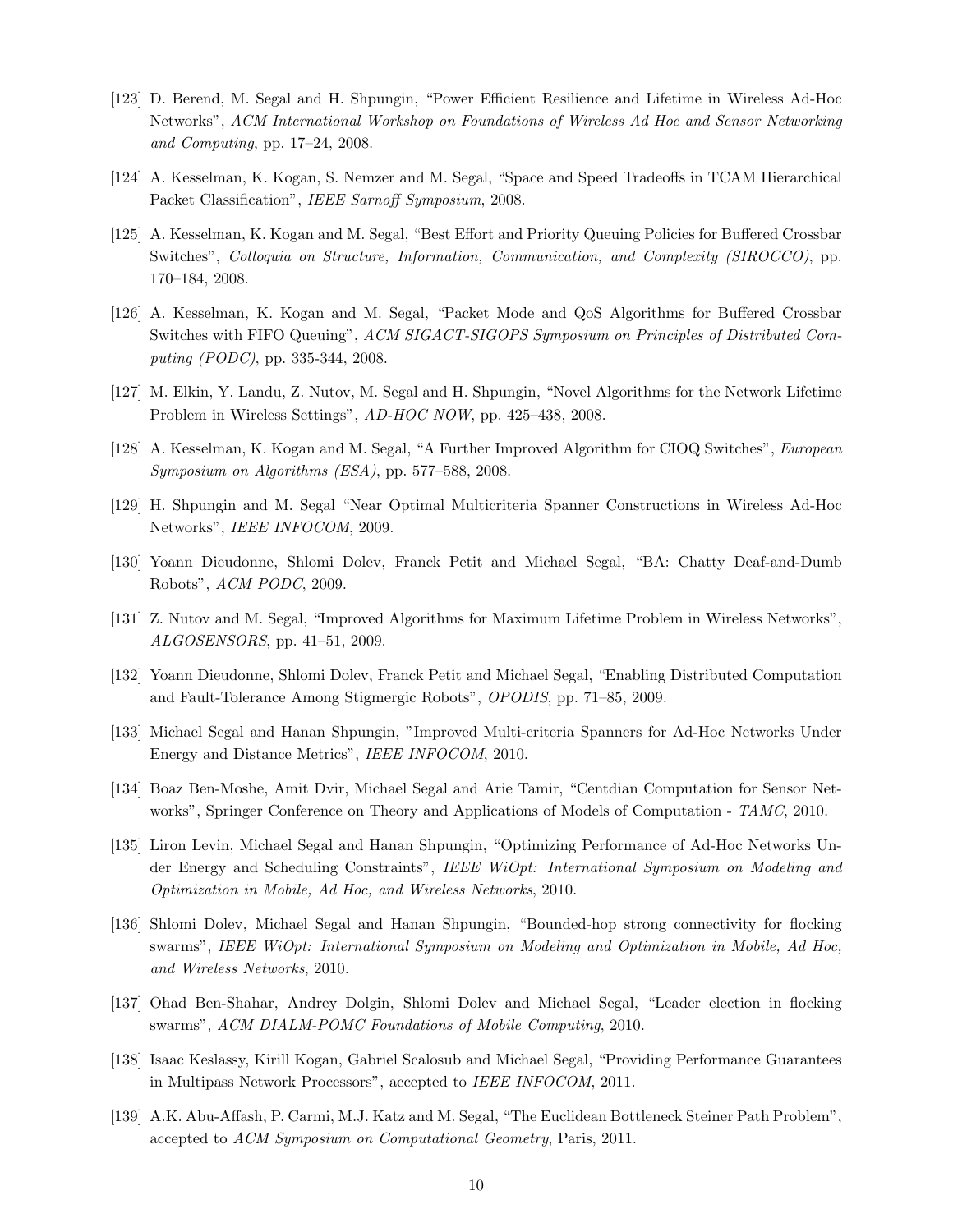- [140] Liron Levin, Michael Segal and Hanan Shpungin, "Interference-Free Energy Efficient Scheduling in Wireless Ad Hoc Networks", accepted to IEEE WiOpt: International Symposium on Modeling and Optimization in Mobile, Ad Hoc, and Wireless Networks, Princeton, 2011.
- [141] Liron Levin, Michael Segal and Hanan Shpungin, "Energy Efficient Data Gathering in Multi-Hop Hierarchical Wireless Ad Hoc Networks", accepted to ACM Foundations on Mobile Computing, DIALM-FOMC, San Jose, 2011.
- [142] Yair Allouche and Michael Segal, "Near-optimal, Reliable and Self-organizing Hierarchical Topology in VANET", accepted ACM VANET, Las Vegas, 2011.
- [143] Dariusz Kowalski, Zeev Nutov and Michael Segal, "Scheduling of Vehicles in Transportation Networks",IEEE NETS4CARS, pp. 124–136, 2012.
- [144] Swaminathan Sankararaman, Karim Abu-Affash, Alon Efrat, Sylvester Eriksson-Bique, Valentin Polishchuk, Srinivasan Ramasubramanian and Michael Segal, "Optimization Schemes for Protective Jamming", ACM Mobihoc, pp. 65–74, 2012.
- [145] Yair Allouche and Michael Segal, "VANET in Eyes of Hierarchical Topology", accepted to ACM Foundations on Mobile Computing - FOMC, 2012.
- [146] Vitaly Milyeykovsky, Michael Segal and Hanan Shpungin, "Location, Location, Location: Using Central Nodes for Efficient Data Collection in WSNs", IEEE WIOPT, pp. 333–340, 2013.
- [147] L. Levin, A. Efrat and M. Segal, "Collecting Data in Ad-Hoc Networks with Reduced Uncertainty", IEEE RAWNET/WNC3, pp. 659–666, 2013.
- [148] Y. Allouche and Michael Segal, "A Cluster-Based Beaconing Approach in VANET II: Communication Process", ACM VANET, pp. 87–90, 2013.
- [149] Alexander Plutov and Michael Segal, "The ∆-Betweenness Centrality", IEEE PIMRC, pp. 3376–3380, 2013.
- [150] Liron Levin, Dariusz R. Kowalski and Michael Segal, "Message and time efficient multi-broadcast schemes", Foundations on Mobile Computing, pp. 21–37, 2013.
- [151] Shlomi Dolev, Lukasz Krzywiecki, Nisha Panwar and Michael Segal, "Certificating Vehicle Public Key with Vehicle Attributes A (periodical) Licensing Routine, Against Man-in-the-Middle Attacks and Beyond", ASCoMS@SAFECOMP, 2013.
- [152] Kirill Kogan, Alex Lopez-Ortiz, Sergey Nikolenko, Gabriel Scalosub and Michael Segal, "Balancing Work and Throughput with Bounded Buffers", COMSNETS, pp. 1–8, 2014.
- [153] Jon Crowcroft, Michael Segal and Liron Levin, "Improved structures for data collection in wireless sensor networks", IEEE INFOCOM, pp. 1375–1383, 2014.
- [154] Shlomi Dolev, Lukasz Krzywiecki, Nisha Panwar and Michael Segal, "Dynamic attribute based vehicle authentication", accepted to IEEE International Symposium on Network Computing and Applications  $(NCA)$ , pp. 1–8, 2014.
- [155] Esther Arkin, Paz Carmi, Matthew Katz, Joseph Mitchell and Michael Segal, "Locating Battery Charging Stations to Facilitate Almost Shortest Paths", accepted to Workshop on Algorithmic Approaches for Transportation Modeling, Optimization, and Systems (ATMOS), pp. 25–33, 2014.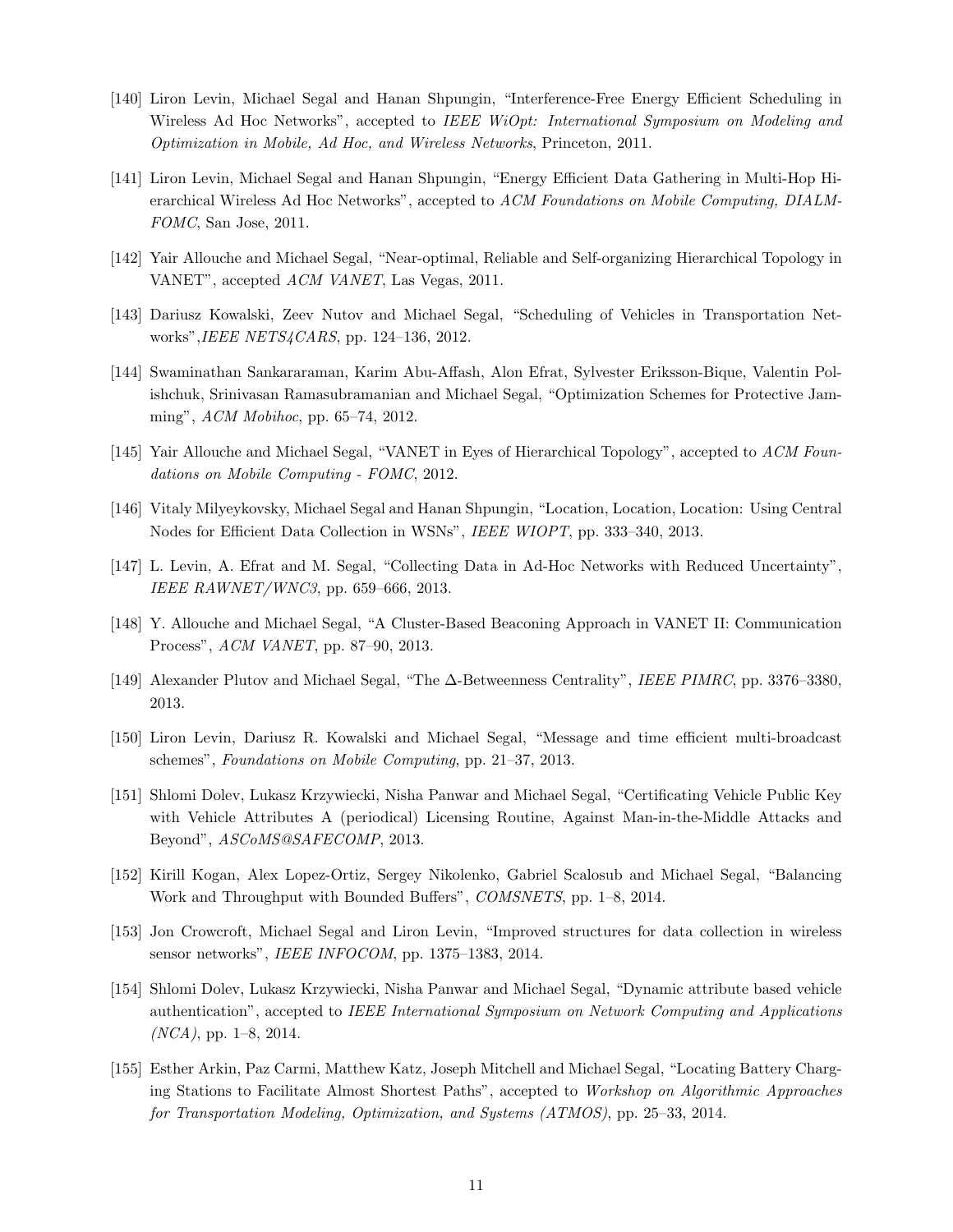- [156] G. Grebla, E. Arkin, J. Mitchell, M. Segal, A. Efrat, Y. Cassuto and S. Sankararaman, "Optimal Placement of Protective Jammers for Securing Wireless Transmissions in a Geographic Domain",  $ACM/IEEE$ International Conference on Information Processing in Sensor Networks (IPSN'15), pp. 37– 46, 2015.
- [157] Jon Crowcroft, Michael Segal and Liron Levin, "Using Data Mules for Sensor Network Resiliency", IEEE WiOPT, pp. 427–434, 2015.
- [158] Yuval Cassuto, Michael Segal, Yair Allouche, Esther Arkin, Alon Efrat, Joseph Mitchell, Swaminathan Sankararaman and Guy Grebla, "Secure Communication through Jammers Jointly Optimized in Geography and Time", ACM Mobihoc, pp. 227–236, 2015.
- [159] S. Dolev, L. Krzywiecki, N. Panwar and M. Segal, "Optical PUF for Non-Forwardable Vehicle Authentication", accepted to IEEE NCA, 2015.
- [160] B. Lu, Z. Zeng, L. Wang, B. Peck, D. Qiao, and M. Segal, "Confining Wi-Fi Coverage: A crowdsourced method using physical layer information", accepted to IEEE SECON, 2016.
- [161] Danny Hermelin, Michael Segal and Harel Yedidsion, "Coordination of Mobile Mules via Facility Location Strategies", accepted to International Conference on Practical Applications of Agents and Multi-Agent Systems (PAAMS)), 2017.
- [162] Harel Yedidsion, Aritra Banik, Paz Carmi, Matya Katz and Michael Segal, "Efficient Data Retrieval In Faulty Sensor Networks Using A Mobile Mule", accepted to IEEE WIOPT-RAWNET, 2017.
- [163] Danny Hermelin, Michael Segal and Harel Yedidsion, "Coordination of Mobile Agents for Wireless Sensor Network Maintenance", accepted to OPTMAS, 2018.
- [164] Shlomi Dolev, Nisha Panwar, Michael Segal, Lukasz Krzywiecki, Certificating vehicle public key with vehicle attributes, Patent No. US 20150052352 A1.
- [165] Michael Segal, "Covering Point Sets and Accompanying Problems", PhD thesis, Ben-Gurion Univeristy of the Negev, 1999.
- [166] Roni Mateless, Michael Segal, "Approximate String Matching for DNS Anomaly Detection", pp. 490– 504, SpaCCS 2019.
- [167] Eyal Nussbaum, Michael Segal, "Skiplist Timing Attack Vulnerability", Data Privacy Management  $(DPM)$ , pp. 49–58, 2019.
- [168] Kiril Danilchenko and Michael Segal, "Connected Ad-Hoc swarm of drones", ACM DroNet@MobiSys, 4:1–4:6, 2020.
- [169] Kiril Danilchenko, Zeev Nutov and Michael Segal, "Construction and maintenance of swarm drones", ALGOSENSORS, pp. 32–44, 2020.
- [170] Eyal Nussbaum and Michael Segal, "Privacy analysis of query-set-size control", Privacy in Statistical Databases (PSD), pp. 183–194, 2020.
- [171] Eyal Nussbaum and Michael Segal, "Finding geometric medians with location privacy", IWCSS@Trustcom, pp. 1874–1881. 2020.
- [172] Ilya Odessky and Michael Segal, "Anomaly detection in CAN-BUS using pattern matching algorithm", IEEE SSCC, pp. 180-196, 2020.